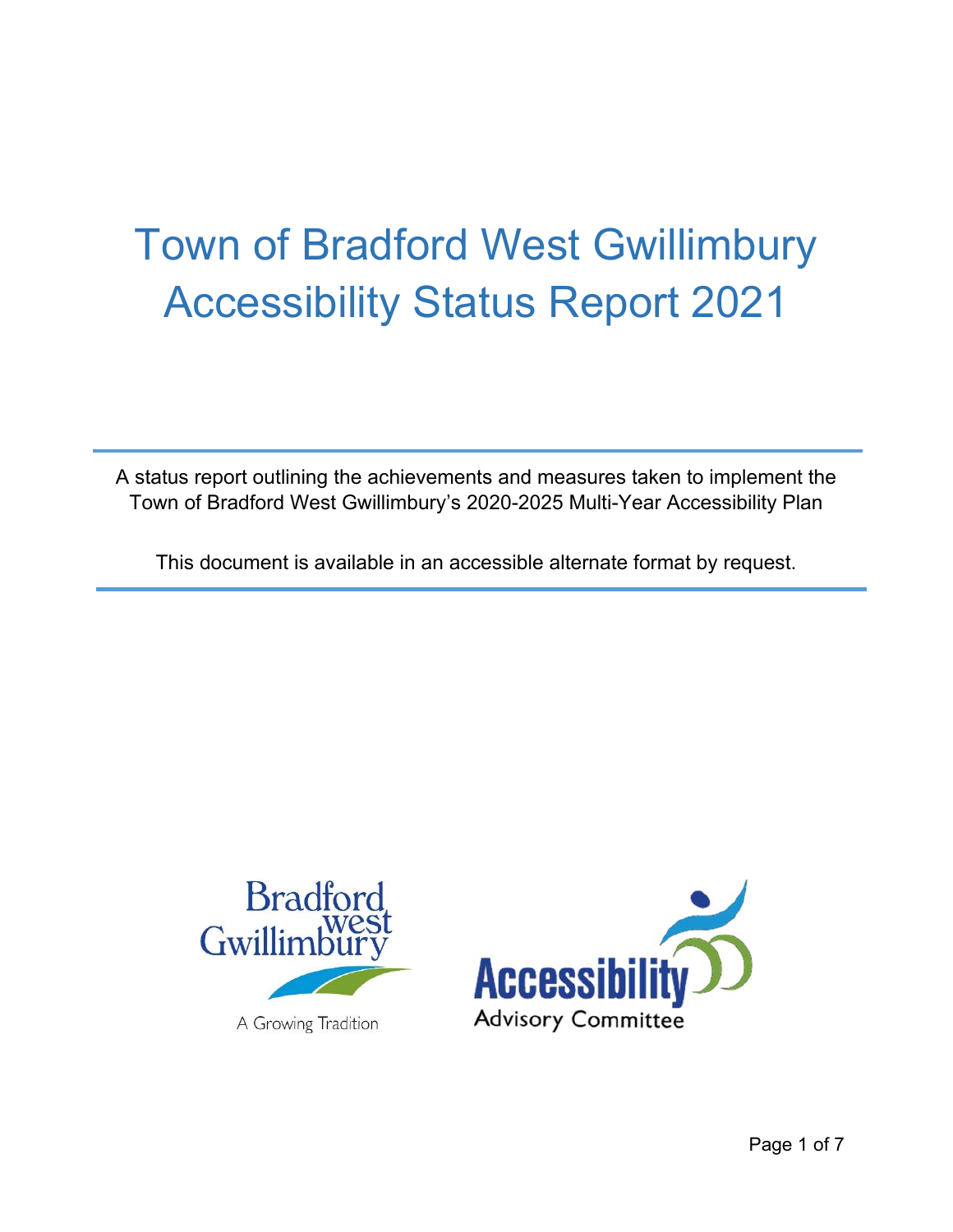# The Town of Bradford West Gwillimbury Accessibility Status Report 2021

The Town of Bradford West Gwillimbury (BWG) continues our pursuit of the prevention and removal of barriers for people with disabilities within our community. The Town has made great strides during 2021 in the implementation of our 2020-2025 Multi-Year Accessibility Plan.

#### Report highlights:

- Council approved the 2020-2025 Multi-Year Accessibility Plan in February 2020.
- As per *Accessibility for Ontarians with Disabilities Act* (AODA), annual status reports need to be made publicly available outlining the updates and implementation of the Multi-Year Accessibility Plan.
- Despite the current health situation with COVID-19, during 2021 the Town has had many achievements in relation to the *Integrated Accessibility Standards Regulations* (IASR) and AODA, including designing accessible outdoor spaces, information and communications, and providing more accessible options for the public to access municipal goods and services.

### Background:

As required under the *Integrated Accessibility Standards Regulations* (IASR) O. Reg. 191/11 of the *Accessibility for Ontarians with Disabilities Act, 2005* (AODA), section 4(1) states that designated public sector organizations (municipalities) shall establish, implement, maintain and document a multi-year accessibility plan which outlines an organization's strategy to prevent and remove barriers and meet its requirements under the Regulation. Additionally, section 4(3) states that municipalities shall prepare annual status reports on the progress of measures taken to implement the multi-year accessibility plan.

The 2021 Accessibility Status Report is an update that the Town of BWG provides on the measures taken to improve accessibility and implement the requirements set out by the Province of Ontario on accessibility. The annual status report outlines the actions taken to identify, remove and prevent barriers for people with disabilities in our programs, services, facilities and public spaces. It also details the Town's strategy for meeting the requirements of Ontario's accessibility legislation.

#### Ongoing commitment:

The Town of BWG's 2020-2025 Multi-Year Accessibility Plan was approved by Council in February 2020. The 2021 Annual Status Report allows the Town to outline and communicate the past year's achievements and ongoing commitment in achieving accessibility.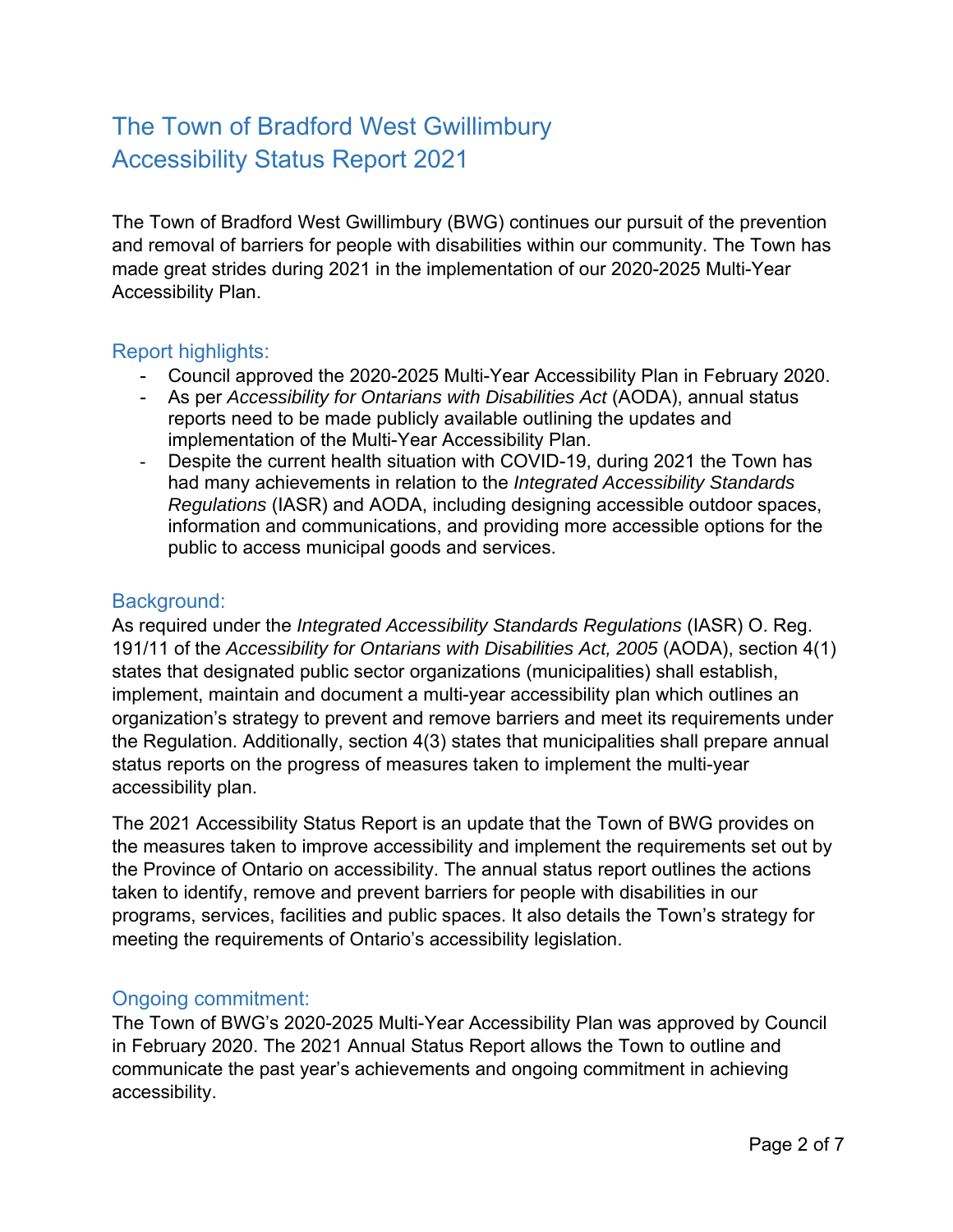Town Staff from all service teams are involved in the development and implementation of accessibility planning within the Town. Primary focus is placed on the five standards legislated by AODA; information and communication, employment, transportation, design of public spaces and customer service.

The Town of Bradford West Gwillimbury is dedicated to achieving a barrier-free community and is proud of the accomplishments achieved thus far.

## Accessibility Advisory Committee:

The Town's Accessibility Advisory Committee (AAC) was established in 2002. The AAC is responsible for the provision of advice to Council on specific initiatives to be undertaken by the Town. This consultation assists with the prevention, identification and removal of barriers that restrict people with disabilities from participating in Town programs or accessing services, and facilities. The Committee is comprised of dedicated volunteers committed to working towards a barrier-free municipality.

The Town's AAC is made up of citizens and Council representatives. Members are representing and advocating for persons with disabilities in the community. The BWG AAC continues to provide valuable advice and feedback to Council and staff, in addition to participating in various accessibility related activities.

Committee Membership for 2018-2022 Term

- Deputy Mayor James Leduc (Chair)
- Councillor Mark Contois
- Tina Morrison (Vice Chair)
- Andrew Belanger
- Daniela Pethick
- Tracey Doncses
- Wendi Williams-Gordon

The AAC meets at minimum quarterly each year and meetings are open to the public. During meetings, updates are provided to the AAC which may include presentations or discussions led by staff.

In 2021, the AAC has consulted, reviewed, and made recommendations with respect to internal and external programs/initiatives such as:

- Reviewed and endorsed the Town of Bradford West Gwillimbury's 2021 Accessibility Status Report
- Accessible pathway initiative for Henderson Field (10th Sideroad), the Bradford and District Community Centre (Simcoe Road), and Joe Magani Park (3541 11th Line)
- Service Animal Awareness Campaign
- "We all Benefit from Accessibility" (local business AODA checklist and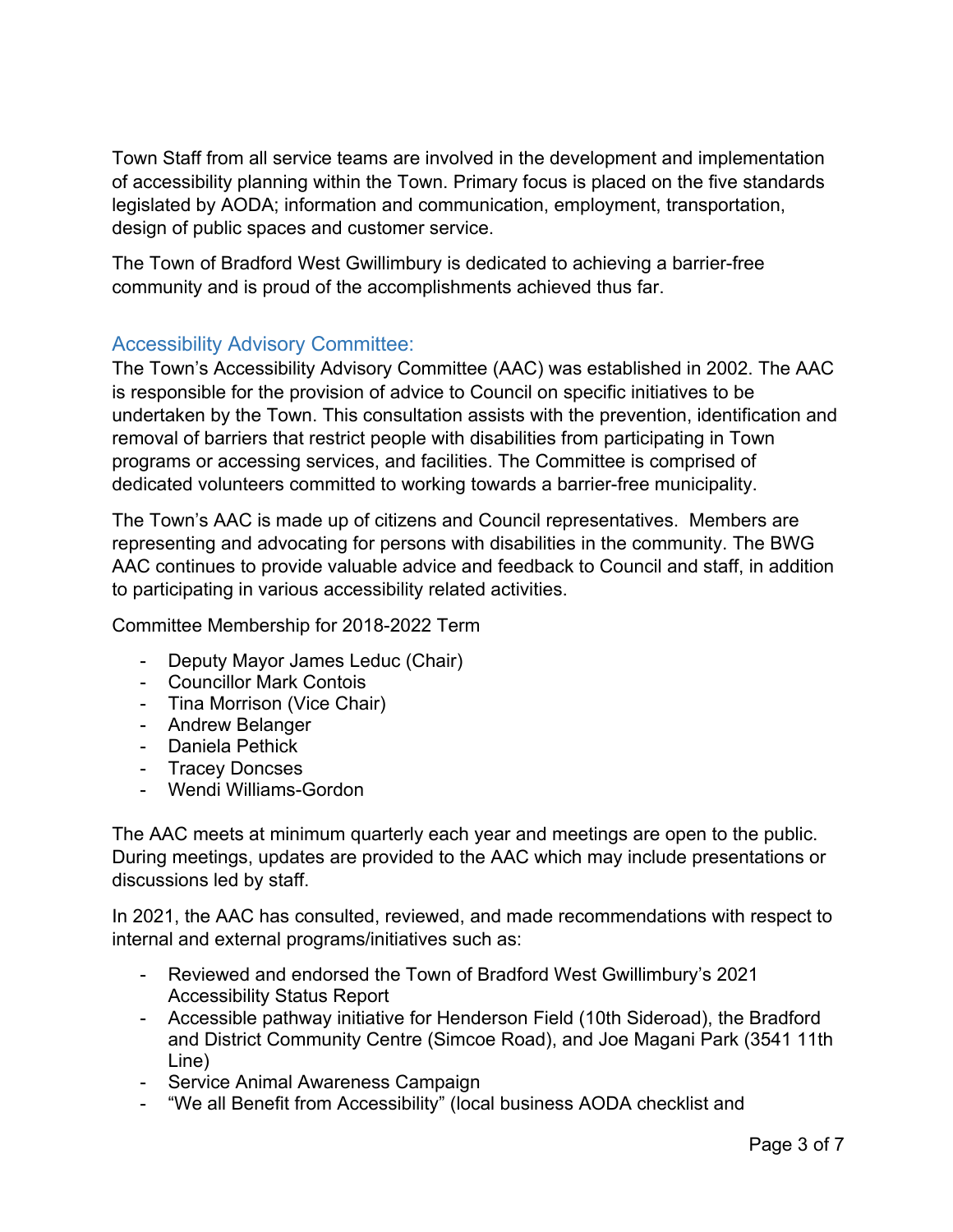educational handout)

- Social media campaign for creating accessible parking awareness
- StopGap
- Reviewed accessible transportation service options
- Reviewed site plan applications and provided recommendations on accessibility related conditions to staff
- Provided ongoing public awareness of accessibility
- Held an annual public consultation meeting encouraging the public to provide feedback with respect to transportation services, on-street parking spaces, recreational trails, outdoor play spaces and rest areas along with exterior paths of travel.

#### Report of Town achievements, initiatives and ongoing goals:

The following items represent the recent achievements and initiatives which have improved accessibility or removed barriers in the Town of Bradford West Gwillimbury. The list is formatted to reflect the commitment of the Multi-Year Accessibility Plan and core standards of the AODA.

#### Information and Communications Standards:

This standard outlines the requirement for organizations to create, provide, and receive information and communications that are accessible for people with disabilities. This standard gives all people an equal chance to be active and learn within their communities.

2021 achievements include:

- The Town continues to report and work on a compliance plan with the *Ministry for Seniors and Accessibility* to increase our website compliance in accordance with *Web Content Accessibility Guidelines* (WCAG).
- Funding was approved for the complete redesign of the Town's website. Upon implementation of the design, the Town's website will adhere to current levels of WCAG 2.0 Level AA.
- Accessibility disclaimers were added to the Town of BWG's website, CivicWeb (iCompass), YouTube channel, and the Leisure Centre and Public Library websites. The disclaimer supports accessible format requests pertaining to information and communication materials.
- When designing publications/documents for the website and public distribution, the accessibility guidelines were followed to ensure that font size, colour and graphics were designed with accessibility in mind.
- Updated various templates and notices to an accessible format, such as marriage license registration and temporary patio program registration, both of which are available in a fillable online template. As well, forms such as Owner Authorization Records Request and Contractor Attestation have been reformatted to adhere to AODA and Adobe Pdf accessibility check standards.
- Social media campaigns creating awareness of accessible parking spaces were created adhering to accessibility guidelines.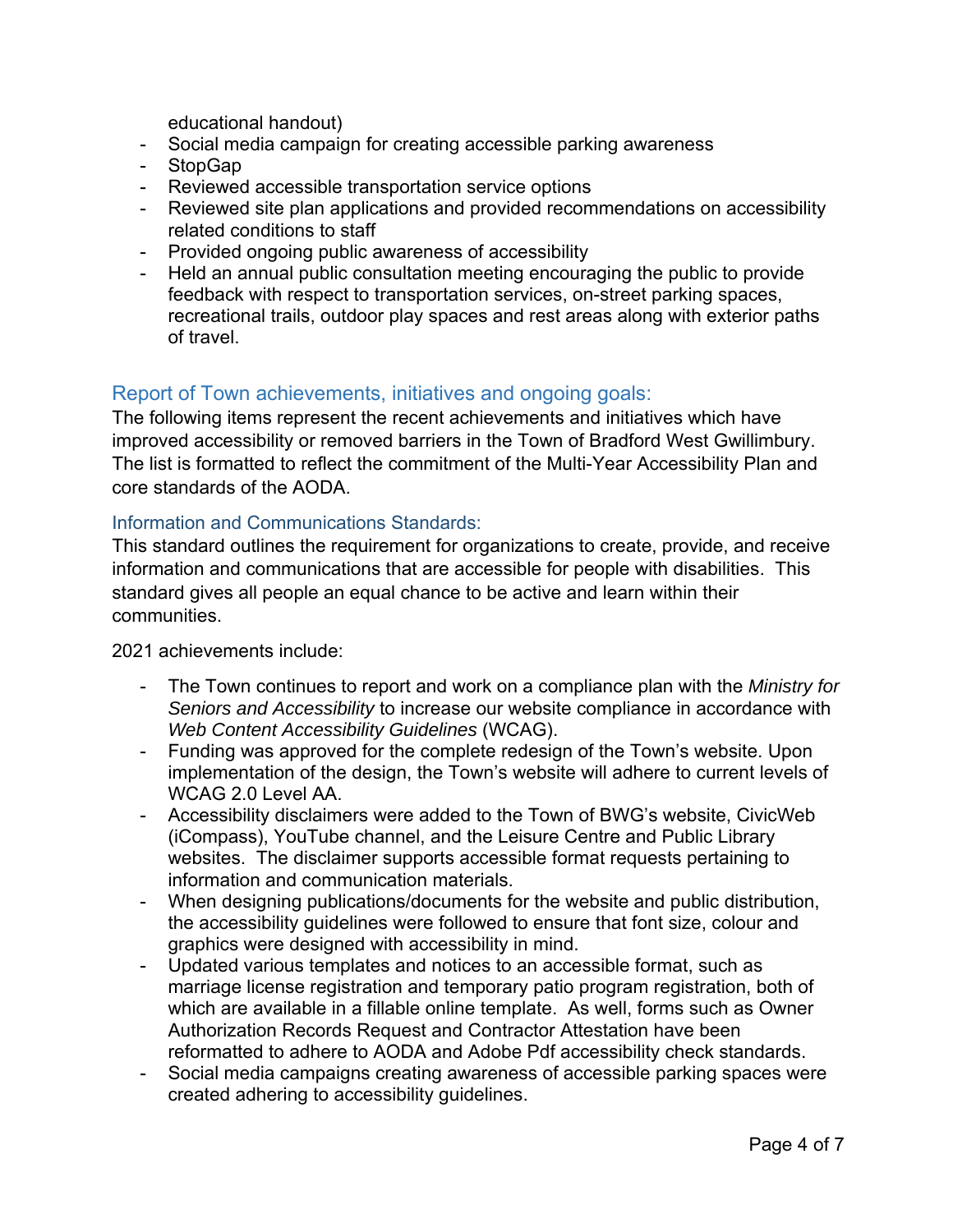- The Bradford Public Library incorporated 10 ReaderPens (tool used to read text aloud) and 16 Wi-Fi Hotspots into their circulation.
- Town procurement incorporated a "Material Disclosures" disclaimer within all requests for proposals to ensure that all received information and documentation, which will be made publically available, is made accessible according to AODA and the WCAG standards.

Upcoming in 2022:

The Town of Bradford West Gwillimbury is working towards website compliance targeting a deadline of late Q3 for implementation. The tendering request for proposals will be published by the end of the 2021 and awarded in early 2022. There is an estimated 5-month lead time to execute the new site and commence launch.

#### Employment Standard:

The standard requires that employers must make their employment and workplace practices accessible to potential or current employees with disabilities.

2021 achievements include:

- New employee orientation has been provided in an online format, allowing employees to access the orientation using their own computer. The orientation has been developed to allow new employees to complete their orientation at their own pace.
- Continued to attract diverse talent by applying an inclusion clause into all recruitment opportunities and processes.
- Due to COVID-19 and the restrictions on in-person meetings, Human Resources (HR), with assistance from the IT Department, moved to virtual interviews through zoom. HR works with candidates to accommodate their needs during online interviews. Virtual interviews will continue during 2022.
- HR continues to consider AODA standards with implementation of all new policies and procedures.
- All Town Staff were required to complete an Ontario Human Rights Commission 101 virtual course. The Town is currently working towards achieving full compliance of this online course requirement.

#### Transportation and Design of Public Spaces Standards:

must be accessible to people with disabilities. The design of public spaces standard outlines the need for newly constructed or redeveloped public spaces to be accessible for people with disabilities. For transportation, the standard sets out the requirements for transportation services provided. Particularly, features and equipment on vehicles, routes, and services offered

As per IASR O. Reg 191/11 s. 41 (2), the Accessibility Advisory Committee held a public consultation meeting on October 28, 2021 to seek public feedback for the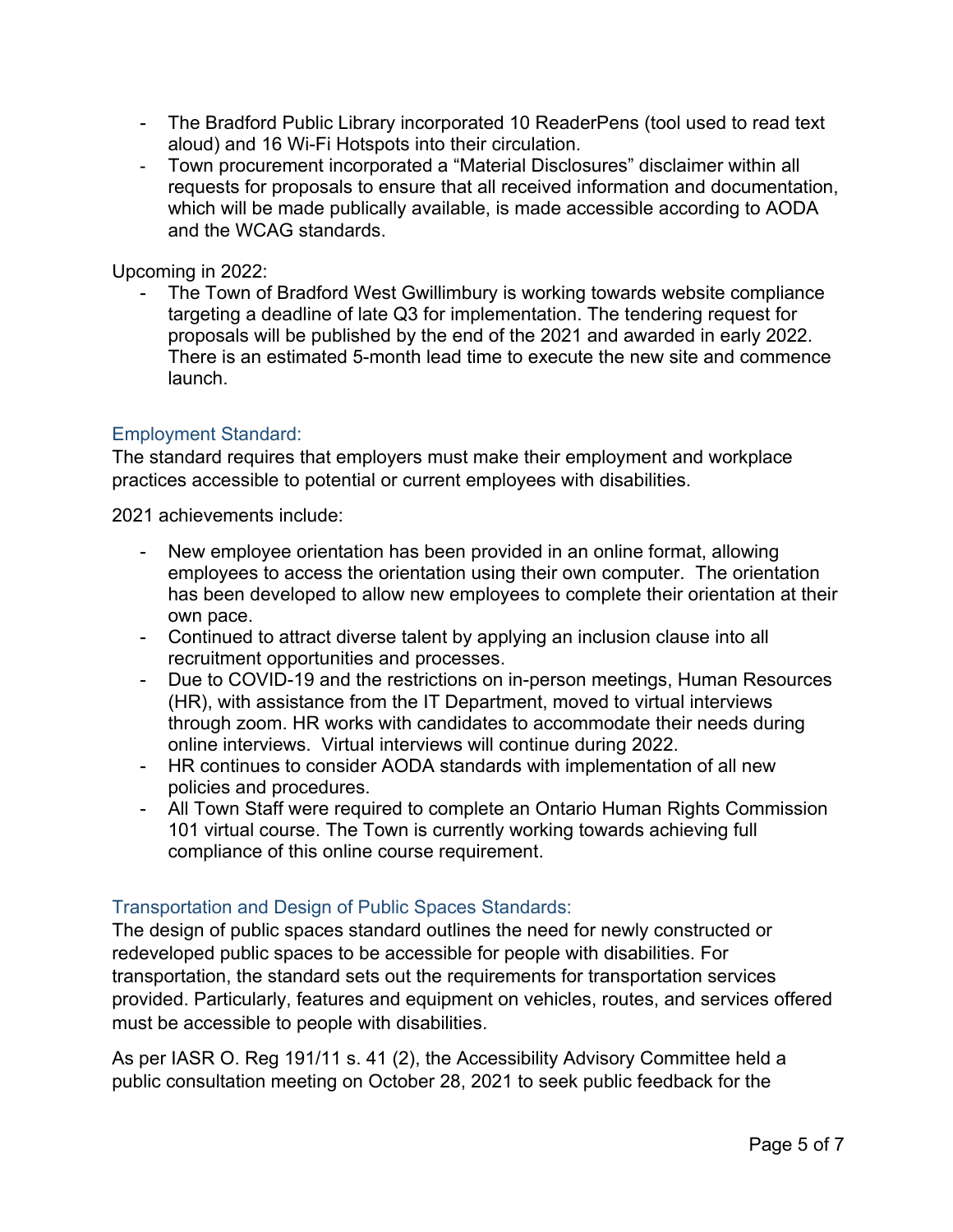building and redevelopment of public spaces. This public driven meeting was advertised on the Town of BWG's social media platforms and local newspaper.

2021 achievements include:

- Town Staff continue to complete sidewalk inspections for safety issues pertaining to *Municipal Maintenance Standards* (MMS).
- Seven intersections were redeveloped to receive raised and colour contrasting tactile profiles as part of the BWG Engineering projects.
- BWG Transit incorporated three new AODA compliant transit buses into their fleet.
- The Town continues to incorporate accessible features into playgrounds, parks and trail systems. New transfer stations to access units, ground level activities and wood fiber surfacing were incorporated into both Alan Kuzmich Park and Joe Magani Park.
- An accessible pathway initiative was endorsed and financially supported by the Accessibility Advisory Committee for installation at Henderson Field (10th Sideroad), the Bradford and District Community Centre (Simcoe Road), and Joe Magani Park (3541 11th Line). Installation to occur in 2022.
- Angela Parkette located on Angela Street and just South of Miller Park Avenue was created adhering to AODA standards.
- The municipal parking lot located at 24 John Street West was redeveloped to include accessible compliant parking standards: accessible parking spots, line markings, curbs, and wayfinding signage.
- The Clerks Division, in care of the Accessibility Advisory Committee (AAC), continue to review site plans for Community Planning Division. Town Staff continue to provide updates to the AAC as needed. The Clerks Division endeavours to ensure that all site plans comply with the Design of Public Spaces Standards, the Town of BWG's Accessible Parking By-law 2019, IASR O. Reg 191/11, and The Global Alliance on Accessible Technologies and Environments (GAATES).

#### Customer Service Standards:

The customer service standard under AODA outlines requirements for service provides to make their goods, services, and facilities accessible for customer or patrons with disabilities.

2021 achievements include:

- The Public Library incorporated 4 light therapy lamps into their circulations and 2 light therapy lamps for use within the Library.
- The Library continues to follow appropriate safety protocols per COVID-19 guidelines, ensure the set-up of Library when open to customers for limited services, provided proper customer flow and maintained accessibility requirements.
- The Leisure Centre offered alternative methods to accessing programs such as their March Break craft sessions hosted over zoom and "at home backpack"